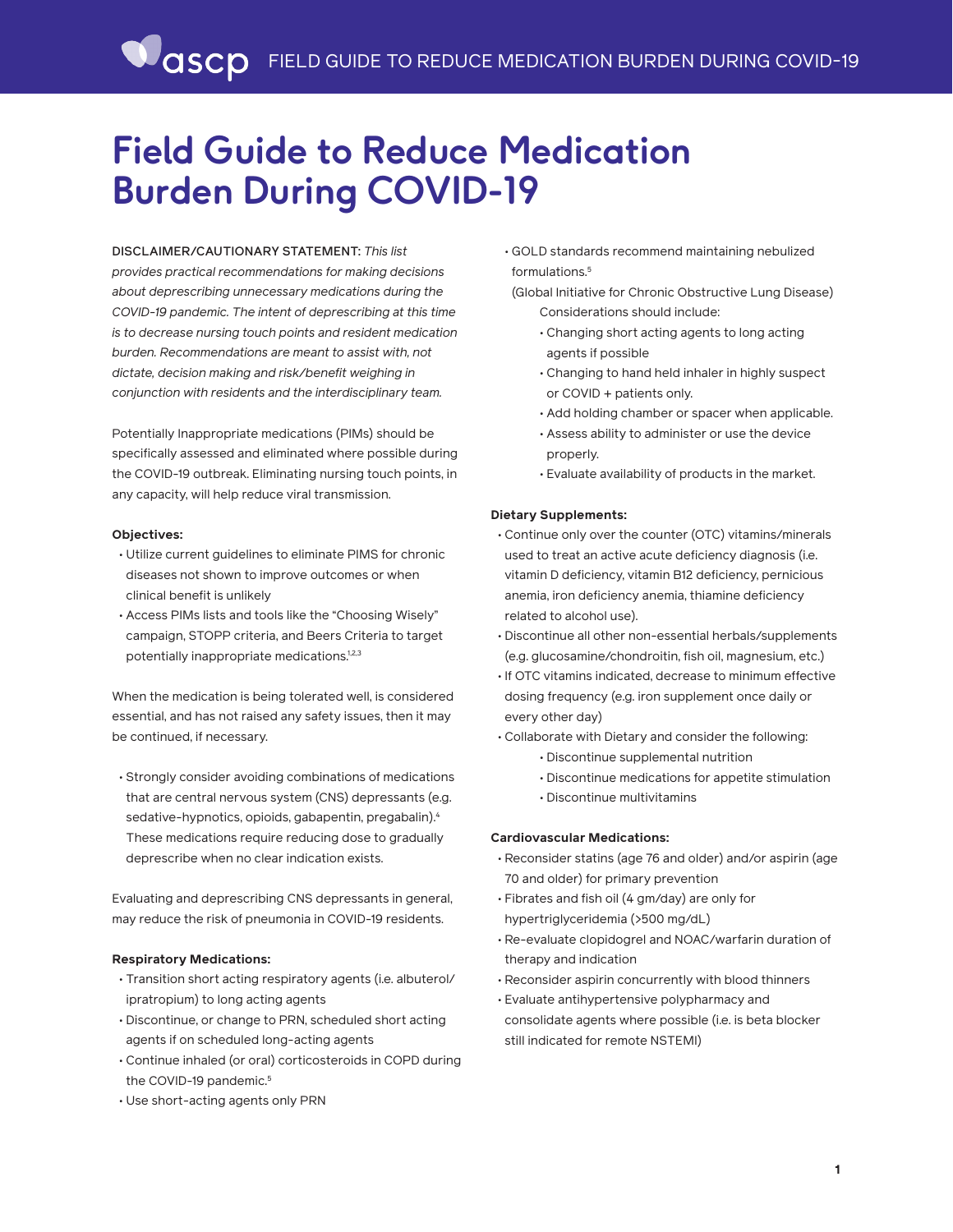### **Gastrointestinal Medications:**

- PPI and H2 receptor antagonists: evaluate for an appropriate indication. If not present, then decrease dosing frequency, tapering, and/or dose to promote use of lowest effective dose. (consider the recent issues with ranitidine's recall)
- Discontinue docusate and unused PRN antacids
- Simplify bowel regimens (i.e. changing polyethylene glycol 3350 and psyllium fiber to Senna to reduce time spent in room)

#### **Diabetes Mellitus Medications:6**

- Eliminate sliding scale insulin orders for residents requiring minimal coverage and those with tight glycemic control
- Ensure A1C goals align with goals of therapy to avoid intense glycemic control
- Consider therapy modification to replace mealtime insulin (i.e. injectable GLP-1 agonists to reduce injection and blood sugar testing frequencies)
- If getting long-acting insulin twice daily, consolidate to once daily administration
- If getting a predictable amount of mealtime coverage, increase long-acting insulin dose and discontinue mealtime coverage
- Discontinue bedtime sliding scale insulin and snacks
- Optimize oral hypoglycemics to de-intensify insulin regimen or even eliminate need for insulin (i.e. if no contraindication to metformin, switch to gold standard first line agent)
- If resident's HbA1c below goal, consider stopping oral hypoglycemics which lower HbA1c less than 1% (i.e. sulfonylureas, gliptins) to reduce daily pill burden

#### **Analgesics:**

- When NSAID is used for pain management (i.e. for OA), it may be continued as there is no current evidence to support discontinuation related to COVID-19 status.
- Scheduled doses of acetaminophen are first line for nonopioid pain management.

#### **Allergy Medications:**

- Evaluate continued need of nasal corticosteroids.
- Consider second generation antihistamine alternatives where appropriate and consider converting scheduled antihistamines to PRN.

#### **Antibiotics:**

- Discontinue unnecessary prophylactic antibiotics
- Transition IV to PO as soon as clinically appropriate
- Ensure ordered shortest effective duration for indication

#### **Anticholinergic Medications:**

• Reduce anticholinergic burden to reduce fall risk and to possibly decrease risk of pneumonia (e.g. firstgeneration antihistamines, muscarinic receptor blockers for overactive bladder, paroxetine as SSRI, etc.)<sup>7,8</sup>

#### **Topicals/Treatments:**

- Evaluate and discontinue topicals/treatments when duration of therapy is complete
- Evaluate and discontinue eye drops/artificial tears and simplify glaucoma regimens
- Change eye drops to manage symptoms (i.e. artificial tears) to PRN

## **Decreasing Routine Medication Monitoring and Laboratory Testing Frequency:**

- Identify any labs ordered that can be discontinued, held or made less frequent (i.e. maintenance thyroid-function tests, lipid panels, HbA1cs, LFTs)
- Consolidate resident's lab orders on one day to decrease frequency of blood draws
- Order therapeutic drug levels only when indicated (i.e. suspect toxicity)
- Extend INR interval for warfarin dosing as clinically appropriate
- For residents on low hypoglycemic risk DM regimens, reduce finger sticks to once or twice weekly if stable on current regimen.
- Decrease vital sign monitoring to 1-2x per week, or less frequently, if resident stable
- Eliminate hold parameters for cardiac medications if vitals are stable. If vitals are unstable, consider deescalation of regimen to reduce risk of hypotension (i.e. if medication is held more often than given, discontinue order or reduce dose and if medication is given more often than held, discontinue parameter)
- Evaluate goals of therapy and avoid tight BP control if not indicated.
- Loosen glycemic control; target higher HbA1c goals
- If discontinuing mealtime coverage/sliding scale insulin, decrease blood sugar testing (i.e. no longer needed with each meal)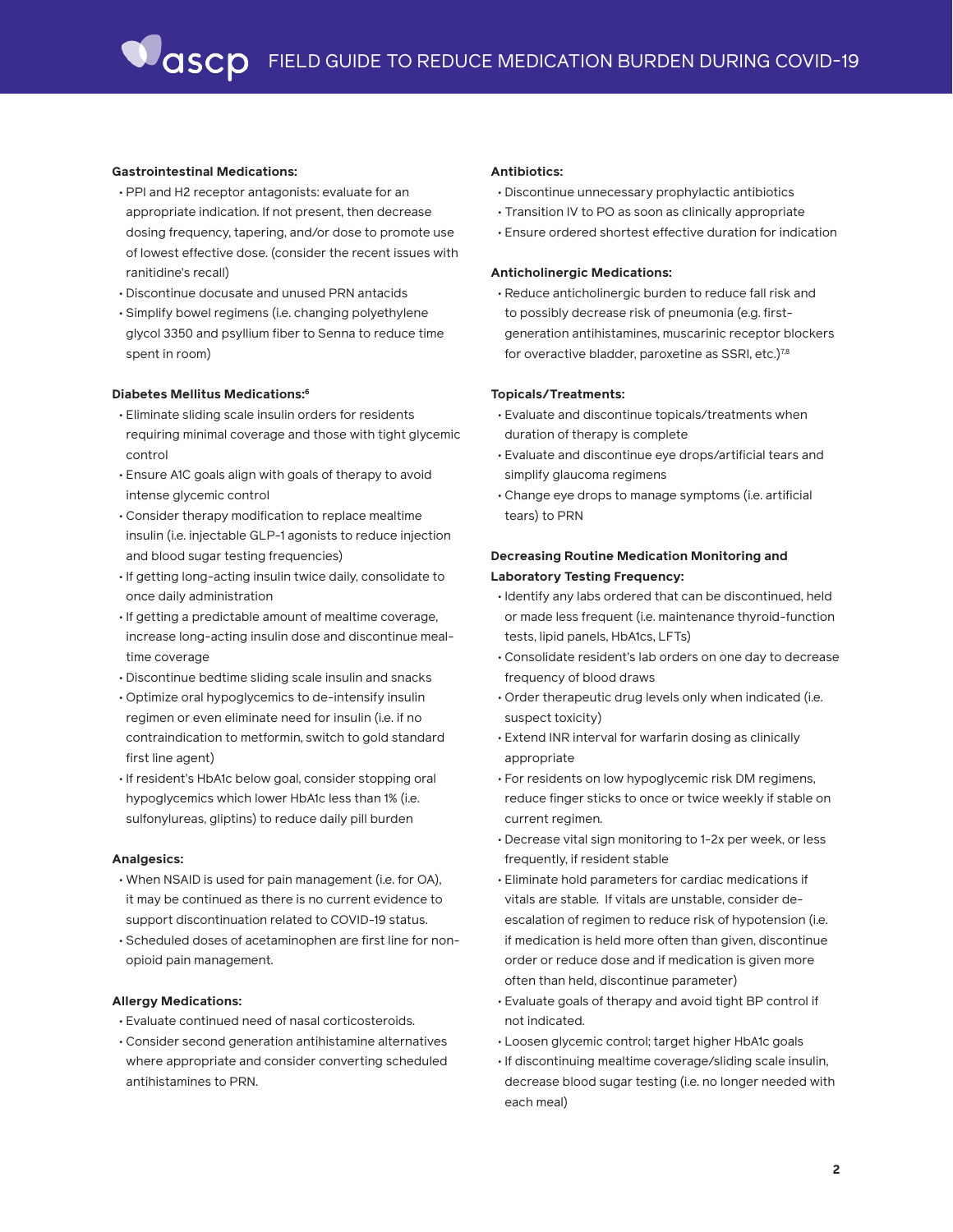#### **Consolidating and Streamlining Nursing Med-Pass:**

- Streamline medication administration times to reduce nursing time and minimize entry to resident rooms
- Consider a switch to equivalent once daily dosing of agents within same therapeutic class.
- Ensure that narrow therapeutic medications continue to be evaluated, especially antiseizure medications (ASM). Efforts should be made to retain the original ASM medication when possible. (The American Epilepsy Society has specific guidance supporting pharmacist's management strategies.)<sup>9, 10</sup>
- Switch short-acting to long-acting agents to cut down on daily medication burden (ensure resident is able to swallow if you are switching to an extended-release formulation) (e.g. switch vitamin D from 1000 units once daily to 50,000 units once monthly)
- Reduce dose or frequency of renally-eliminated medications based on renal function
- Administer crushed oral medications together if appropriate
- Consider switching thyroid supplement from early morning to bedtime if it is their only early morning medication
- Consider switching therapies targeting specific symptoms from scheduled to PRN (e.g. artificial tears, normal saline nasal spray, simethicone, TUMS)
- Discontinuing unused and unneeded PRNs
- Ensure appropriate stop dates are in place (i.e. anticoagulants, antibiotics, PPIs, probiotics, PRN psychotropics)
- Adding a hold order for specified amount of time may be a good option for any type of medication/testing/ intervention that may not be essential during COVID-19, but for whatever reason, should not have a finite discontinuation

## **Medication Deprescribing Requiring More Intensive Risk-Benefit Considerations:**

- Consider conversion of warfarin to novel oral anticoagulants (NOACs) to minimize INR requirements when clinically appropriate. Considerations may include renal dosing and history of mechanical prosthetic valves or moderate-severe mitral stenosis.<sup>11, 12, 13</sup>
- Assess for prescribing cascade and consider deprescribing offending agent(s), if possible (i.e. diuretic to treat edema caused by calcium channel blockers [CCBs]; antihypertensives to treat hypertension caused by NSAIDs; overactive bladder medications to treat incontinence from cholinesterase inhibitors; etc.)<sup>14</sup>

#### **Hospice and Palliative Care Considerations:**

- Consider time to benefit when evaluating therapies in residents with limited life expectancy
- Discontinue all non-essential medications (e.g. cholinesterase inhibitors; memantine, statins, bisphosphonates, etc.). Continue only those used for symptom management/quality of life.